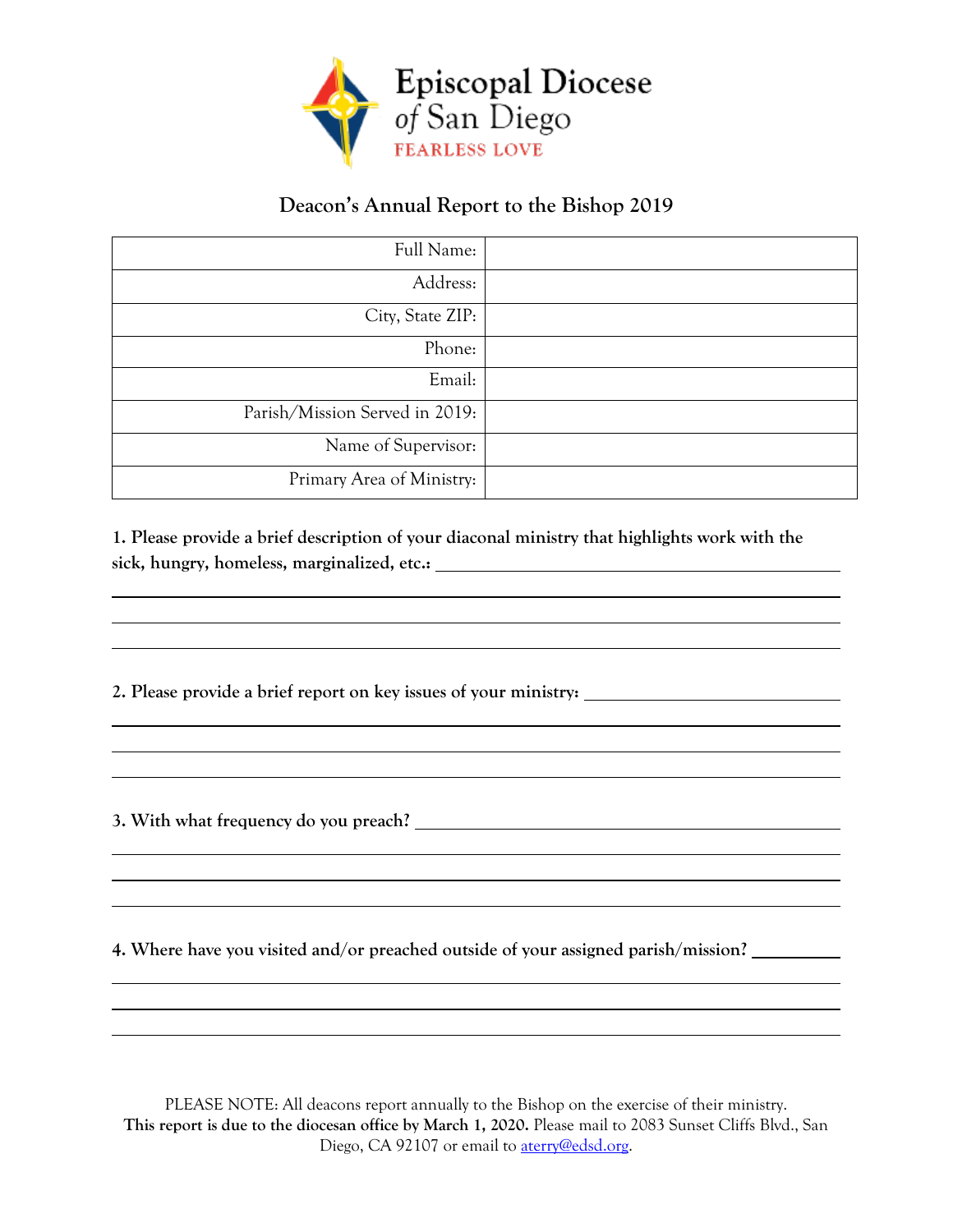

**5. How are you recruiting and equipping the members of the congregation to participate in Servant Ministry?**

**6. How frequently did you meet with your supervisor to discuss your ministry?**

**7. Please list continuing education experiences during 2019:**

**8. What are your plans for continuing education for the coming year?**

**9. Are there any concerns you would like the Bishop or the Archdeacon to address:**

**10. Please list any other comments/concerns:**

**11. Attach or mail in a copy of your most recent Letter of Agreement with this report.**

PLEASE NOTE: All deacons report annually to the Bishop on the exercise of their ministry. **This report is due to the diocesan office by March 1, 2020.** Please mail to 2083 Sunset Cliffs Blvd., San Diego, CA 92107 or email to **aterry@edsd.org.**